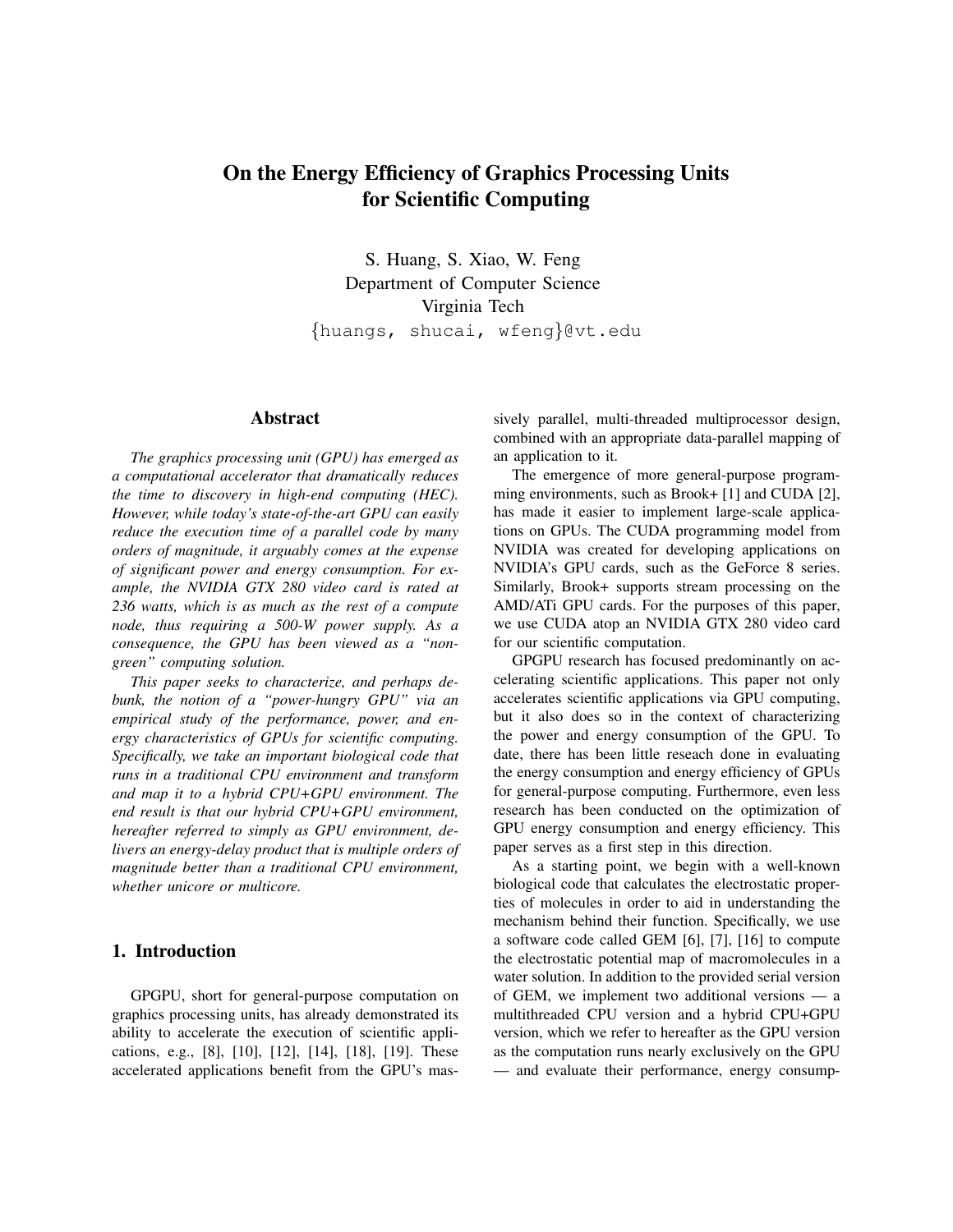tion, and energy efficiency. The GPU version of GEM performs the best in all three aspects, i.e., performance, energy consumption, energy efficiency. Moreover, we explore the design space of running GEM on the GPU and analyze its variation with respect to performance, energy consumption, and energy efficiency.

The contributions of this paper are as follows:

- An evaluation of the performance, energy consumption, and energy efficiency of generalpurpose computations on an NVIDIA GPU.
- An exploration of the GPU design space, i.e., threads, blocks, and kernel launches, using CUDA and its subsequent impact on performance, energy consumption, and energy efficiency.
- A comparison of the performance, energy consumption, and energy efficiency of our GPU implementation versus a multithreaded CPU version and the original serial CPU version.

# 2. Background

Here we present some background material in order to put our work in perspective, specifically the GEM software [7] and the NVIDIA CUDA programming model [2].

#### 2.1. GEM Software

GEM calculates the electrostatic potential generated by charges inside a molecule. The utility of the electrostatic potential to gain understanding of the function of proteins and nucleic acids has long been established [5], [9]. Electrostatic effects in turn may be critical in understanding the function of viruses and other structures integral to the advancement of medical science and biology.

Traditionally, methods based on numerical solutions of the Poisson-Boltzman (PB) equation have been used to calculate the potential. Though this method is the most accurate among practical approaches, it is often associated with high algorithmic complexity and high computational costs, especially for large structures [4]. To address this problem, Gordon et al. [6] proposed an analytical approximation of the Poisson equations. In [7], which is the continuation of [6], the authors proposed a more efficient algorithm that served as the basis for GEM. In short, GEM is a tool for computing, extracting, visualizing, and outputting the electrostatic potential around macromolecules. In addition, GEM supports reading and writing potential field files in the format of the MEAD package, mapping electrostatic

potential to the molecular surface, presenting image output in Targa file format (TGA) format, and providing a graphical user interface [7].

#### 2.2. CUDA on Graphics Processors

GPUs are dedicated graphics devices that have been used to accelerate the computer graphics rendering for many years. Recently, it has evolved into a device that can be dual-purposed into one that can also support scientific computing across a range of data-parallel applications with the promise of tremendous speed-up.

The GPU version of GEM is implemented using the Compute Unified Device Architecture (CUDA) on the NVIDIA GTX 280 GPU, whose execution units are CUDA-capable and organized into multiprocessors with each one of them contains 8 scalar cores. In CUDA, the multiprocessor architecture is called SIMT (Single Instruction, Multiple Thread), which is effectively SIMD (Single Instruction, Multiple Data).



# **Figure 1. Overview of the NVIDIA Compute Unified Device Architecture (From the NVIDIA CUDA Programming Guide [2])**

The CUDA programming model is an extension to the C programming language, which makes it easy for programmers to offload computationally intensive computations to the GPU to take the advantage of its computational power. A kernel in CUDA is a global function that can be executed in the GPU device and called by the host (CPU). Logically, threads are grouped into blocks and thread blocks are grouped into grids. Because a GPU device contains multiple multiprocessors, multiple blocks and threads can be triggered and executed in parallel on the device. The ID of each thread can be calculated uniquely from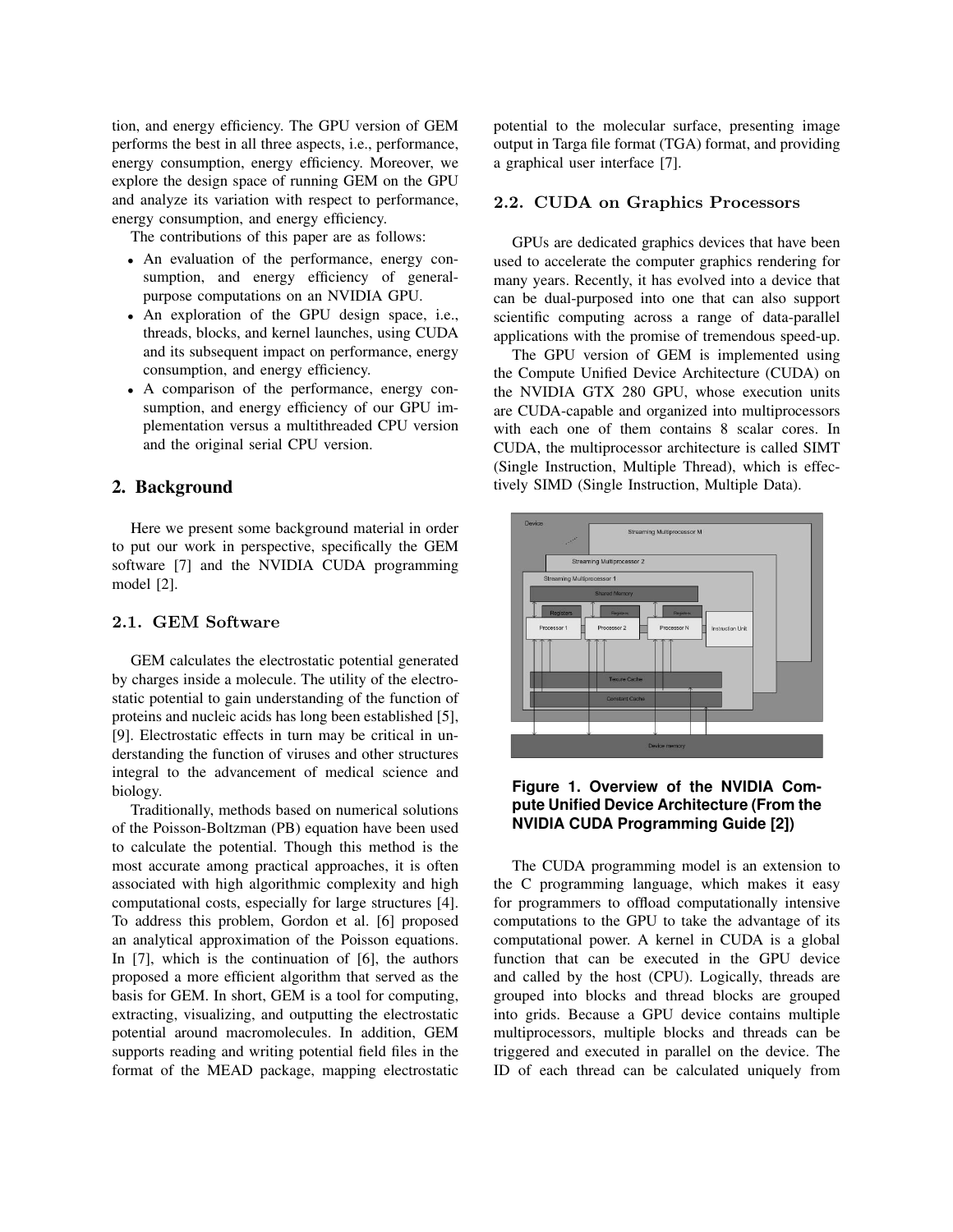the indexes of the block and the grid it belongs to. With respect to data sharing, each thread has data for its own usage, and threads *within* a block can share data amongst each other, thus allowing for data synchronization *within* a block. But GPGPU-supported data synchronization *across* different blocks in a grid currently does not exist.

When a kernel is launched, threads in the same block will execute on the same multiprocessor. Thus, if there are too many threads in a block to fit inside the resources of a single multiprocessor, the kernel launch fails. Similarly, multiple blocks are grouped into a grid, but different blocks in a grid may or may not execute in parallel, depending on the number of multiprocessors on the GPU, the amount of shared memory they use, and the number of registers per multiprocessor.

In addition, groups of 32 threads, i.e., *warps*, execute the same instruction as each other. Optimal performance is achieved when all threads within the warp are performing the same instruction. The reason for this is that when divergence occurs within a warp, every thread needs to execute every instruction within both branches, taking up to double the time per branch.

An execution kernel can access memory in a number of ways. One is via the on-chip memory; each multiprocessor contains a set of 32-bit registers along with a shared memory region which is quickly accessible by any core on the multiprocessor, but hidden from other multiprocessors. There is also off-chip memory that contains both local memory and global memory. Compared to on-chip memory, the read latency of the off-chip memory is much higher, but its size is much larger. Besides the above two types, a multiprocessor contains two read-only caches, one for textures and the other for constants, to improve memory access to texture and constant memory, respectively.

# 3. Related Work

Initial research on GPU power and thermal behavior can be traced back to Sheaffer et al. [17], who propose Qsilver — a simulation framework for graphics architectures to explore a series of thermal management techniques, e.g., dynamic voltage scaling, clock gating, multiple clock domains, etc.

Ramani et al. [13] present a modular architectural power estimation framework that helps GPU designers with early power efficiency exploration. The paper also demonstrates the utility of the framework by employing the optimizations of bus encoding and repeater sizing/spacing.

Takizawa et al. [20] propose a programming framework called SPART, short for stream programming with runtime auto-tuning, that dynamically selects the best available processor for execution of a given task on a hybrid computing system of CPU and GPU so as to improve the energy efficiency.

Most recently, Rofouei et al. [15] present an experimental investigation on the power and energy cost of GPU operations and a cost/performance comparison versus a CPU-only system.

NVIDIA developed its power-management solution for all NVIDIA graphics processing units called Power-Mizer [11]. PowerMizer can effectively extend battery life in laptops, and more generally, make more effective use of electrical power. The counterpart of PowerMizer for the ATi GPU card is PowerPlay [3].

## 4. Implementation

In this section, we present three implementations of the GEM code: serial CPU, multithreaded CPU, and GPU-based, respectively. The original GEM package provides a serial CPU implementation, which we make use of here. We implemented the multithread CPU and GPU-based versions of the GEM code.

## 4.1. Serial GEM

As mentioned in Section 2, GEM is a tool for computing, extracting, visualizing, and outputting the electrostatic potential around macromolecules. For the electrostatic potential of each macromolecule, the software computes the potential at each of a set of points on or around its surface by taking the summation of the potential contributed by all atoms in the macromolecule. In its most basic form, the GEM potential calculation for each point and each atom is independent and has nothing to do with other atoms or points. Therefore, the calculation of all parts of a macromolecule can be performed in parallel.

# 4.2. Multithreaded GEM

Because the implementation of the serial version of GEM is embarrassingly parallel, it makes the implementation of the multithreaded version and the GPU version much easier. We use gprof to profile the execution of GEM and find the function calc\_potential\_single\_step() (performing the potential calculation) accounts for 99% of the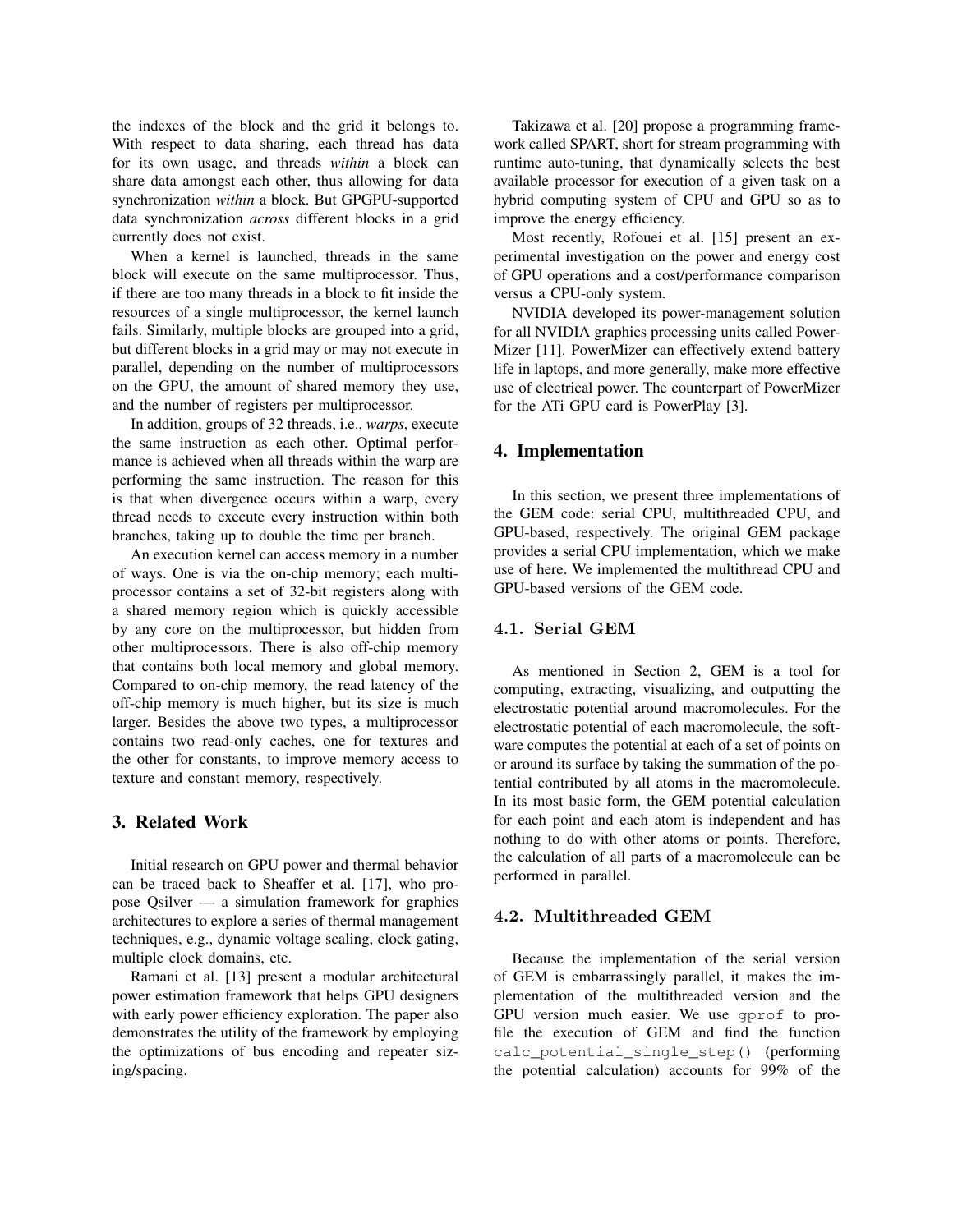execution time. Consequently, we devote our efforts in parallelizing this function.

We use Linux pthreads to implement the multithreaded GEM. Since the work of the potential calculation function is data parallel, work can be divided efficiently, and the workload can be balanced nearly optimally. In essence, after the main process enters the function of calculating potentials, it forks a number of threads. Each thread is assigned a piece of work. After all the threads finish their work, the main process combines all the results. With respect to thread-tocore mapping, we choose to schedule one thread per processor core.

## 4.3. GPU GEM

When mapping the original GEM C code onto the NVIDIA GPU using the CUDA programming model, we made the following decisions based on the properties of CUDA.

Thread and Block Scheduling: Our most recent version of an NVIDIA GPU is the GTX 280, which has 30 multiprocessors, each of which has 8 cores for a total of 240 cores. And as noted before, CUDA groups threads into warps, where each warp contains 32 threads. Threads in the same block execute on the same multiprocessor. Therefore, to make full use of the GTX 280, multiple blocks should be used. In other words, the block number per kernel launch should be no less than 30 to get good performance. For number of threads per block, according to [2], we can achieve the best results when the number of threads per block is a multiple of 64. Another factor that should be considered is resource limitations of the multiprocessor. Our experimental study demonstrated that 64 threads per block achieves the best result.

Memory Usage: When the GPU is used for the potential calculation, input data should be transferred to the device memory before they can be used by the multiprocessors. As described previously, different types of memories are available on the GPU. One is the global memory, and another is the texture memory. The global memory has a large size, and it can better support the case where large amounts of data need to be copied between the host and the GPU device. The disadvantage of the global memory is the read latency. It is much higher than that of the texture memory. However, for the texture memory, the array size that is supported is limited. For example, a twodimensional CUDA array has a maximum width of  $2^{13}$  and a maximum height of  $2^{15}$ . So, when texture memory is used, the number of points in the input data is constrained by this limitation. Also, when there are multiple active warps on a multiprocessor, the CUDA scheduler can overlap the reading latency of a warp by making other warps do the computation. Because of these two reasons and our experimental results, global memory is used for mapping GEM onto the GPU.

Parameter Transfer: Parameters with the double data type cannot be transferred to the GPU device directly when the kernel function is called. Instead, they are wrapped in a structure, and the function cudaMemcpy() is used to copy those parameters from the host to the device.

#### 5. Experiment Setup

In this section, we describe the hardware and software platform used in our experiments.

#### 5.1. Hardware Platform

The hardware platform in our experiment includes a computing server and a profiling computer and "Watts Up? PRO ES" power meter. The computing server is equipped with an Intel $\mathbb{R}$ Core<sup>TM</sup>2 Duo CPU with 2 MB of shared L2 cache, which has two processing cores running at 2.2 GHz. The computing server has 2 GB of DDR2 SDRAM memory. The computing server also contains a NVIDIA GTX 280 graphics card with GT200 GPU, which has 30 multiprocessors and 240 GPU processing cores running at 1296 MHz. The graphics card has 1024 MB of GDDR3 RAM with a memory bandwidth of 141.7 GB per second. Furthermore, this GPU has 16,384 registers per multiprocessor and can support 32 active warps and 1,024 active threads. In addition, it supports for double-precision floating point.

In our experiments, performance and energy of the serial version and multithreaded version are measured with GPU being taken out. Power and energy measurements are performed by the power meter. Figure 2 shows how the computing server, profiling computer, and power meter are interconnected. The power comes from the wall outlet and feeds into the computing server. Power and energy data are recorded by the power meter, and the profiling computer is used to fetch the data from power meter periodically. Energy values are recorded into a log file immediately before and after the execution of GEM code. The difference is the energy consumed by the computing server when running GEM code. The energy value we measure does not include the energy consumed in the idle time before program execution or after the computation completes.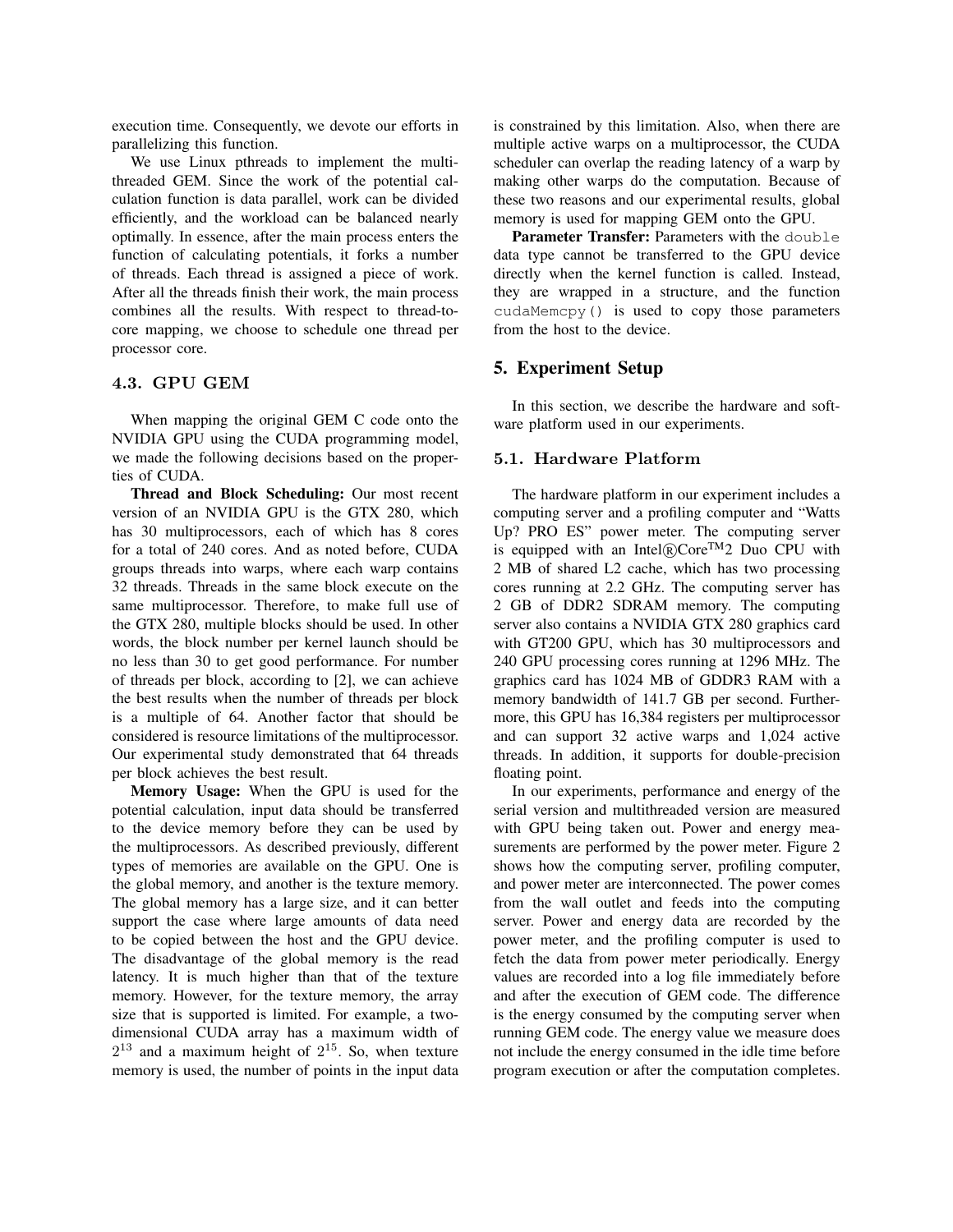## 5.2. Software Platform

We run 64-bit Ubuntu GNU/Linux 7.04 distribution (kernel 2.6.20-16) on the computing server. The NVIDIA CUDA 2.0 toolkit and SDK are installed with NVIDIA driver version 177.67 in the computing server. We use the GEM software [6], [7] as our application to study the behavior of performance, energy consumption, and energy efficiency on the three different implementations, as described in Section 4. We choose a sizable nuclesome dataset (about 258,000 points) for our workload. The performance is measured in execution time, and the energy is measured in energy consumed by the computing server in joules. The energy efficiency is measured using the energy-delay (ED) product in joule-seconds.



# **Figure 2. Setup of Experimental Testbed**

# 6. Results

In this section, we show the performance, energy consumption, and energy efficiency of all three implementations of GEM by profiling the execution time and power consumption of the computing server when running GEM. We will show our analysis in Section 7. Figure 3 shows the execution of serial version, multithreaded version, and GPU version of GEM. With respect to the results for the GPU version of GEM, shown in Figures 3, 4, and 5, we use a single kernel launch with as many blocks as possible to run GEM. As will be shown in Section 7, a single kernel launch with as many blocks as possible has the best performance over all other cases for a particular number of threads per block. With respect to the number of threads per block, 64 delivers the best performance.

#### **Table 1. Energy delay product (megajouleseconds) of GEM. Smaller is better.**

|    | Serial | Multi | $\mid$ GPU        |
|----|--------|-------|-------------------|
| ED | 409.1  | 127.1 | $^{\prime\prime}$ |

We execute the different versions of GEM at different starting times so that they can be more easily differentiated in the figure. Although the *power* consumption of the GPU is much higher, the task finishes *much* faster. Overall, the energy consumption of the GPU version of GEM is significantly less than that of the serial version and multithreaded version.



**Figure 3. The Execution Time and Power Consumption of the CPU and GPU**

## 6.1. Performance Evaluation

We present here the performance, energy consumption, and energy efficiency of GEM on the three implementations presented in Section 4.

Figure 4 shows the execution time of our three versions of the GEM implementation. The performance of GPU version of GEM is 46 times faster than the serial version and 25 times faster than multithreaded version. (Aside: With a single-precision GPU version of GEM, the results are another order of magnitude better than the results presented here.) Figure 5 shows the energy consumption of the three versions of GEM implementations. The energy consumption of the GPU version is 17 times better than the serial CPU version and 9 times better than the multithreaded CPU version. Table 1 shows the energy delay product (ED) of all three implementations. The energy efficiency of the GPU version of GEM, as measured by the ED product, is a whopping 763 times better than serial version and 237 times better than the multithreaded version.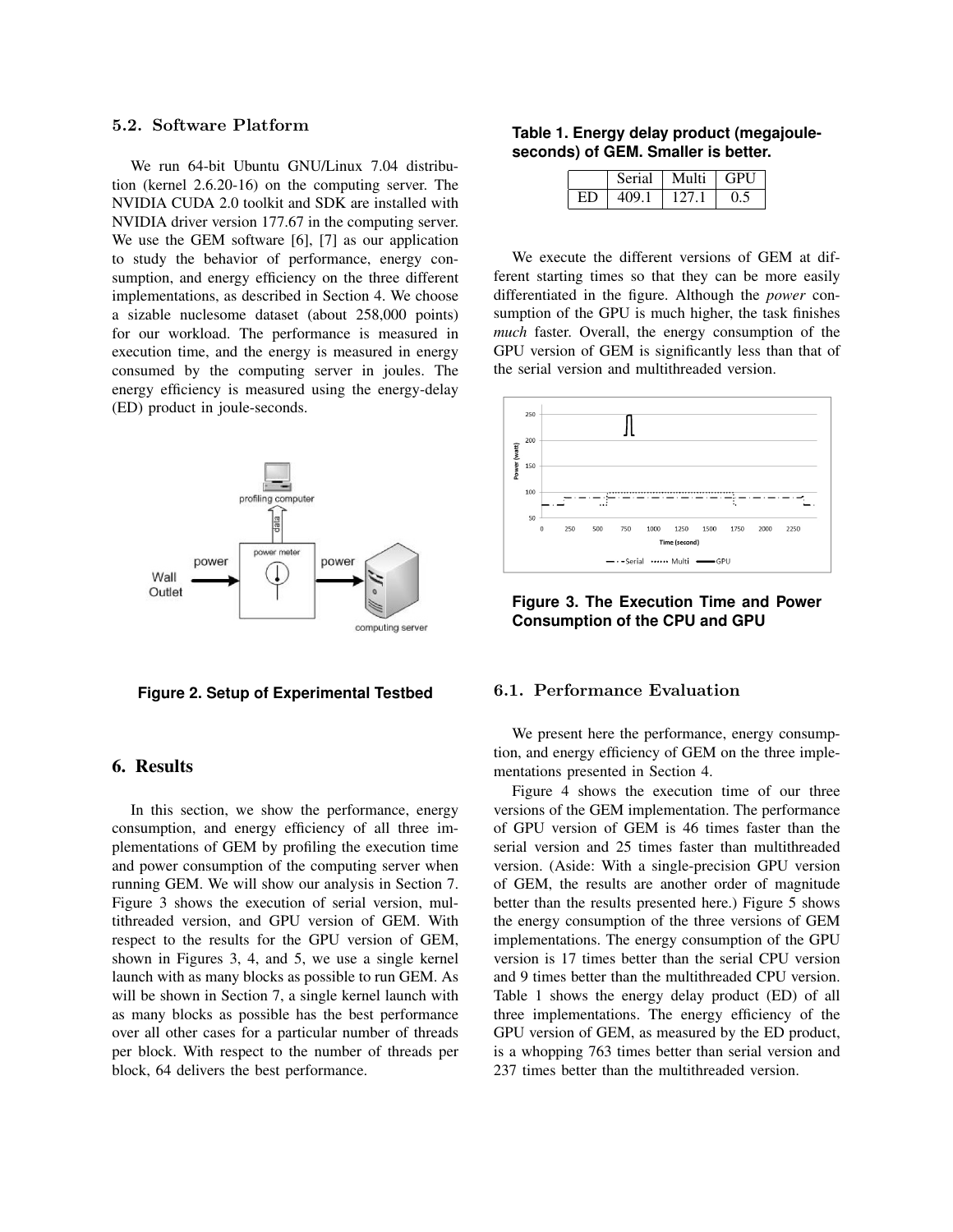

**Figure 4. Execution Time of GEM**





#### 6.2. Performance Optimization

In the previous section, we evaluated the GPU version of GEM implemented using a single kernel launch with all blocks. Developers can also choose to use multiple kernel launches to implement GEM on the NVIDIA GPU. This is because NVIDIA CUDA allows developers to choose different numbers of blocks per grid and different numbers of threads per block. We believe that the choice of these two parameters will affect the performance, energy consumption as well as energy efficiency of the computing server. We want to explore the design space of CUDA programming model to discover the optimal solution for mapping dataparallel scientific applications to the NVIDIA GPGPU.

Figure 6 shows the execution time of the GPU version of GEM with various number of blocks and various number of threads. Similarly, Figure 7 shows the energy consumption, and Figure 8 shows the energy-delay (ED) product. In all of the three figures, the horizontal line right below each zigzag line represents the one kernel launch implementation of GPU version of GEM for that thread numbers. For example, in figure 6, the horizontal line right below the 16 threads zigzag line represents the execution time of one kernel launch of GPU version of GEM implemented using 16 threads per block.



**Figure 6. Execution Time of GEM on the GPU**



**Figure 7. Energy Consumption of GEM on the GPU**

## 7. Analysis

In this section, we confirm three overarching (selfevident) principles from our experiments. These principles can help with making decisions in choosing efficient application-design strategies.

## 7.1. GPGPU for Data-Parallel Applications

Among the serial CPU, multithreaded CPU, and GPU versions of GEM, the GPU implementation is clearly the best choice in terms of performance, energy consumption, and energy efficiency. Figure 4 and 5 and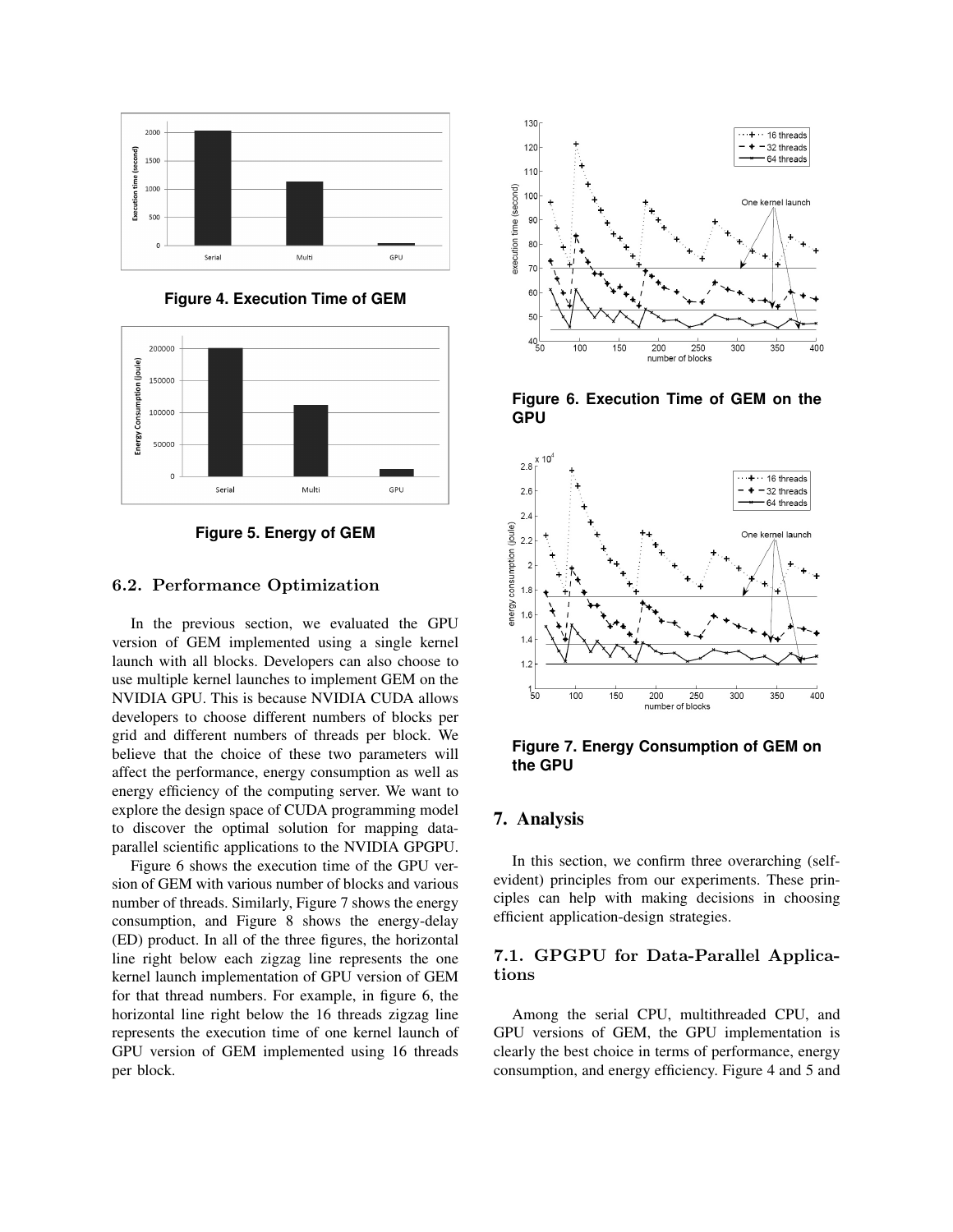

**Figure 8. Energy-Delay Product of GEM on the GPU**

Table 1 show that the performance, energy consumption and energy delay product of GPU version of GEM is much better than serial version and multithreaded version.

#### 7.2. (Obvious) Synchronous Behavior

From Figures 6, 7, and 8, we observe that the performance, energy consumption, and energy efficiency have similar curves over all execution point (number of blocks and number of threads). The performance behavior is sub-linear to the energy behavior, and the performance and energy consumption are highly synchronized. This observation is due to the fact that the power consumption of GPU when running GEM code does not vary much. Under this circumstance, the energy consumption will be proportional to the execution time. As a result, the energy-delay product is proportional to the square of the execution time. In short, the behavior of performance, energy consumption, and energy efficiency are highly synchronized.

#### 7.3. Optimal  $#$  of Kernel Launches

In Figure 6, we use a horizontal line to represent the execution time of one kernel launch for 16 threads, 32 threads, and 64 threads, respectively. Each thread line approaches the one kernel-launch line as the number of blocks increases but stays above this horizontal line. That is, as the number of block increases, the execution time will shrink to this asymptotic limit. This limit is the optimal execution point for executing GEM on the GPU.

**Table 2. Optimal Execution of GEM on GPU**

|                 | 16 threads | 32 threads | 64 threads |
|-----------------|------------|------------|------------|
| Time (seconds)  | 70.0       | 52.8       | 44.6       |
| Energy (joules) | 17.460     | 13.625     | 11.996     |
| ED (joule-sec)  | 1,221,426  | 719,068    | 535.392    |

As shown in Table 2, the execution times of the "one kernel launch" case of GEM for 16 threads per block, 32 threads per block, and 64 threads per block are 70.0 seconds, 52.8 seconds and 44.6 seconds, respectively. These numbers are less than any other test case with multiple kernel launches.

Table 2 shows the energy consumption of the one kernel launch version of GEM for 16 threads per block, 32 threads per block, and 64 threads per block are 17,460 joules, 13,625 joules, and 11,996 joules, respectively.

With respect to the energy-delay product, Figure 8 shows that one kernel launch has the optimal energydelay product value for each number of threads. As shown in Table 2, the optimal energy-delay products are 1,221,426 joule-seconds for 16 threads, 719,068 jouleseconds for 32 threads, and 535,392 joule-seconds for 64 threads.

#### 8. Conclusion and Future Work

This paper presents our evaluation and analysis of the efficiency of GPU computing for data-parallel scientific applications. Starting with a biomolecular code that calculates electrostatic properties in a data-parallel manner (i.e., GEM), we evaluate our different implementations of GEM across three metrics: performance, energy consumption, and energy efficiency.

In the future, we will continue this work by investigating the effects of memory layout (global, constant, texture) on GPU performance and efficiency. In addition, we will delve further into potential techniques for proactively reducing power and conserving energy on the GPU.

#### Acknowledgements

We would like to thank Prof. Alexey Onufriev and his team, particularly John Gordon and Alex Fenley, for introducing us to the world of biomolecular electrostatic potential and Tom Scogland for his assistance in optimizing the GEM code for the NVIDIA GPU.